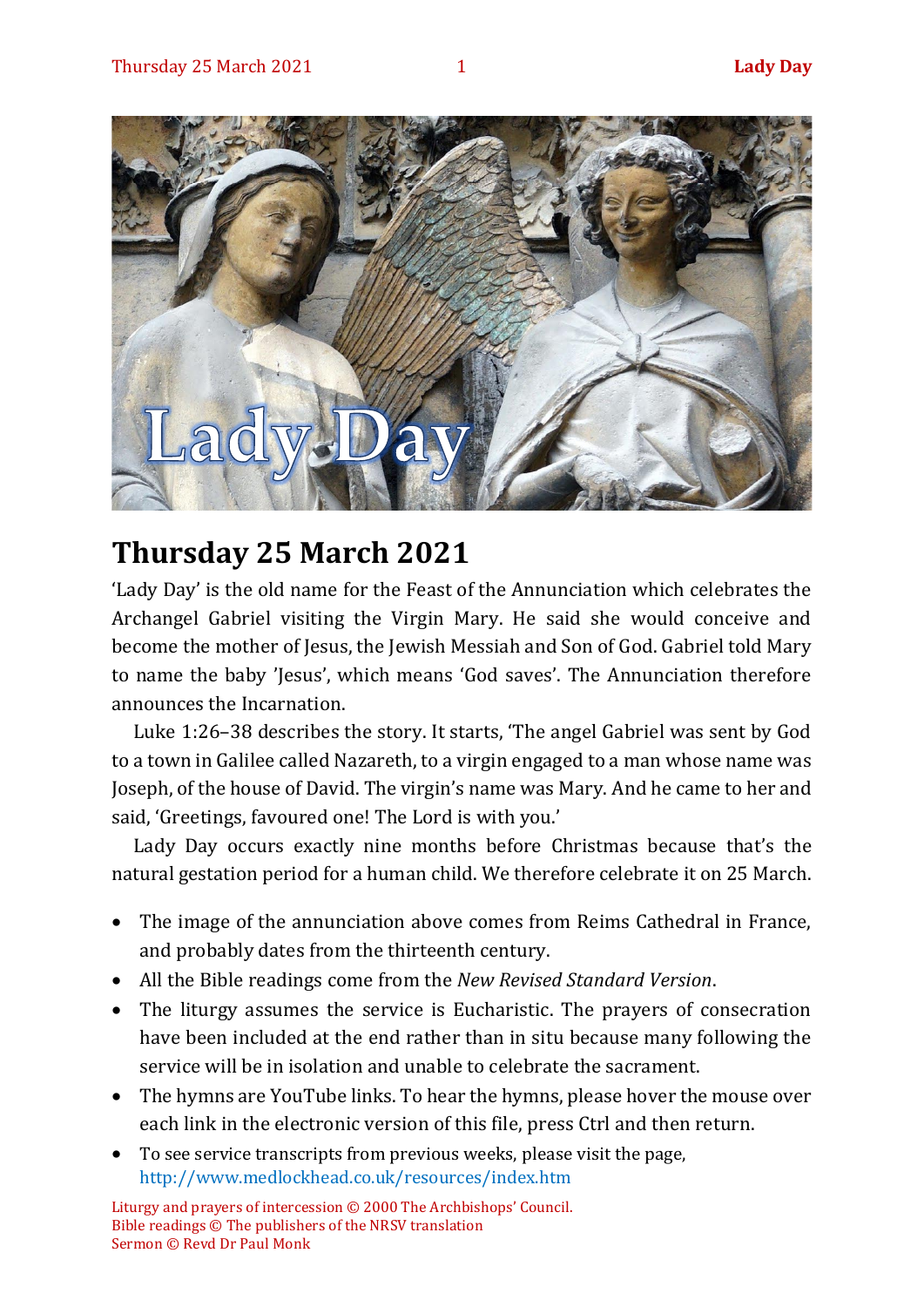HYMN 1 **[Tell out my soul](https://www.youtube.com/watch?v=-_JnUppvTAQ)** (the Magnificat) (click on this link to hear the hymn)

## **The welcome**

In the name of the Father, and of the Son, and of the Holy Spirit

All **Amen.**

The Lord be with you

All **And also with you.**

## **The Preparation**

All **Almighty God, to whom all hearts are open, all desires known, and from whom no secrets are hidden: cleanse the thoughts of our hearts by the inspiration of your Holy Spirit, that we may perfectly love you, and worthily magnify your holy name; through Christ our Lord. Amen.**

Our Lord Jesus Christ said:

The first commandment is this: 'Hear, O Israel, the Lord our God is the only Lord. You shall love the Lord your God with all your heart, with all your soul, with all your mind, and with all your strength.'

And the second is this: 'Love your neighbour as yourself.' There is no other commandment greater than these. On these two commandments hang all the law and the prophets.

#### All **Amen. Lord, have mercy.**

The grace of God has dawned upon the world through our Saviour Jesus Christ, who sacrificed himself for us to purify a people as his own. Let us confess our sins.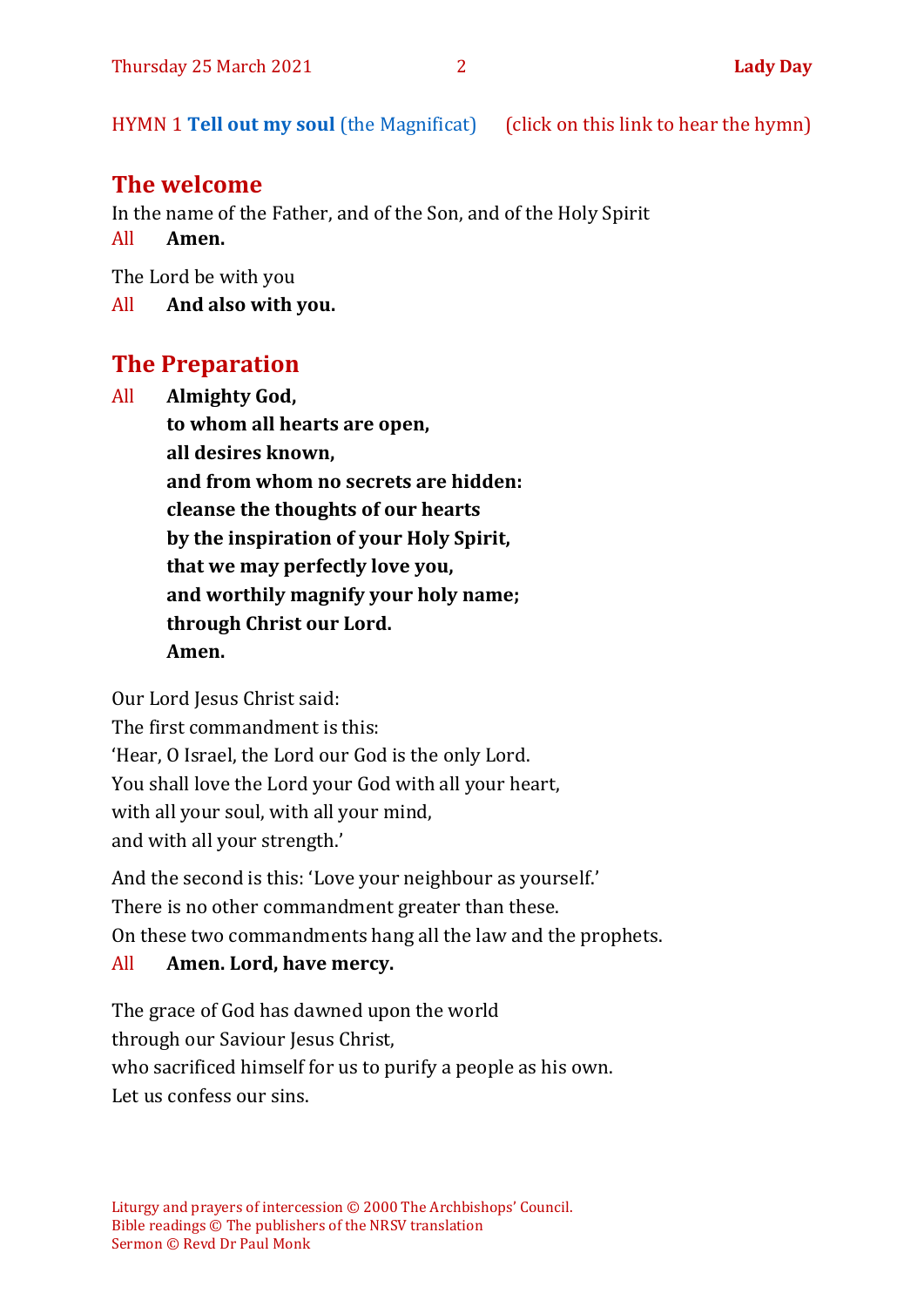All **Almighty God, our heavenly Father, we have sinned against you and against our neighbour in thought and word and deed, through negligence, through weakness, through our own deliberate fault. We are truly sorry and repent of all our sins. For the sake of your Son Jesus Christ, who died for us, forgive us all that is past and grant that we may serve you in newness of life to the glory of your name. Amen.**

Almighty God,

who forgives all who truly repent, have mercy upon you, pardon and deliver you from all your sins, confirm and strengthen you in all goodness, and keep you in life eternal; through Jesus Christ our Lord.

All **Amen.**

It's usual to omit the Gloria during Lent

## **The Collect for Lady Day**

We beseech you, O Lord, pour your grace into our hearts, that as we have known the incarnation of your Son Jesus Christ by the message of an angel, so by his cross and passion we may be brought to the glory of his resurrection; through Jesus Christ your Son our Lord, who is alive and reigns with you, in the unity of the Holy Spirit, one God, now and for ever. All **Amen.**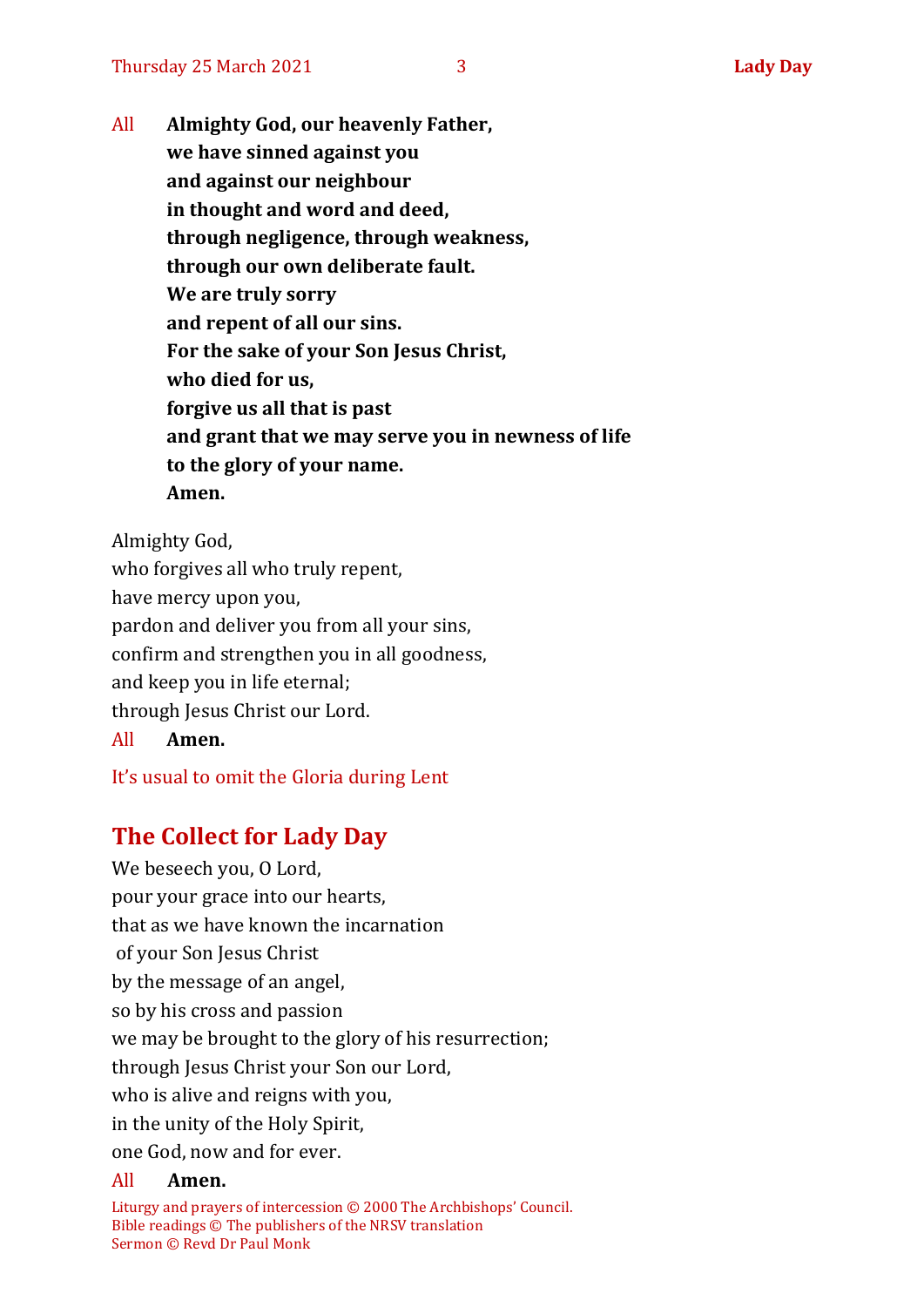## **First reading**

A reading from the prophecy of Isaiah.

The Lord spoke to Ahaz, saying, 'Ask a sign of the Lord your God; let it be deep as Sheol or high as heaven. But Ahaz said, I will not ask, and I will not put the Lord to the test.

Then Isaiah said, 'Hear then, O house of David! Is it too little for you to weary mortals, that you weary my God also? Therefore the Lord himself will give you a sign. Look, the young woman is with child and shall bear a son and shall name him Immanuel.' *Isaiah 7:10–14a*

This is the Word of the Lord

All **Thanks be to God.**

## **Second reading**

A reading from the Letter to the Hebrews.

It is impossible for the blood of bulls and goats to take away sins. Consequently, when Christ came into the world, he said, 'Sacrifices and offerings you have not desired, but a body you have prepared for me; in burnt offerings and sin offerings you have taken no pleasure'. Then I said, 'See, God, I have come to do your will, O God" (in the scroll of the book it is written of me).' When he said, 'You have neither desired nor taken pleasure in sacrifices and offerings and burnt offerings and sin offerings' (these are offered according to the law), then he added, 'See, I have come to do your will.' He abolishes the first in order to establish the second. And it is by God's will that we have been sanctified through the offering of the body of Jesus Christ once for all. *Hebrews 10:4–10*

This is the Word of the Lord

All **Thanks be to God.**

## **Gospel reading**

Hear the Gospel of our Lord Jesus Christ according to Luke

## All **Glory to you O Lord.**

In the sixth month the angel Gabriel was sent by God to a town in Galilee called Nazareth, to a virgin engaged to a man whose name was Joseph, of the house of David. The virgin's name was Mary. And he came to her and said, 'Greetings, favoured one! The Lord is with you.' But she was much perplexed by his words and pondered what sort of greeting this might be. The angel said to her, 'Do not be afraid, Mary, for you have found favour with God. And now, you will conceive in your womb and bear a son, and you will name him Jesus. He will be great and will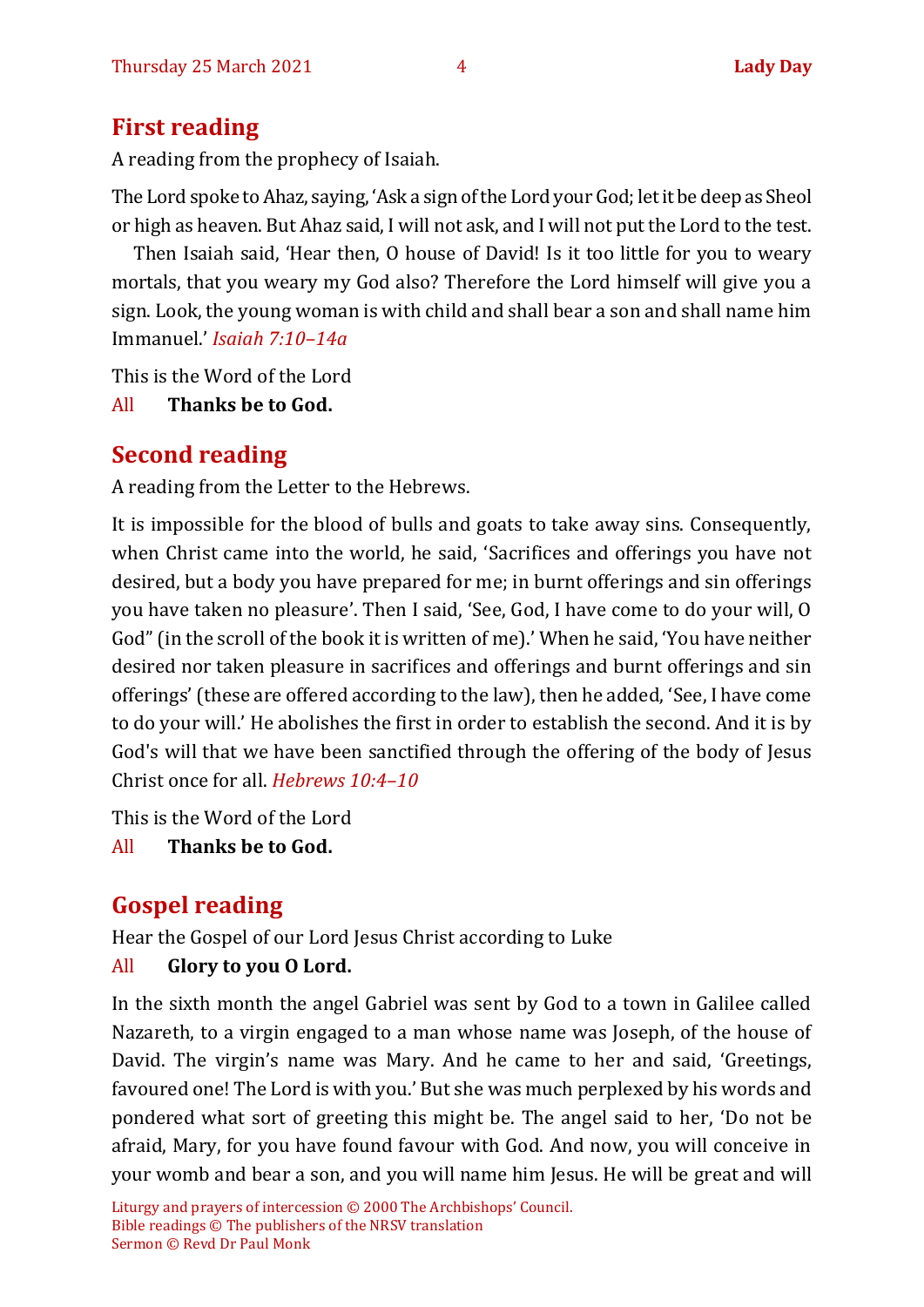be called the Son of the Most High, and the Lord God will give to him the throne of his ancestor David. He will reign over the house of Jacob forever, and of his kingdom there will be no end.' Mary said to the angel, 'How can this be, since I am a virgin?' The angel said to her, 'The Holy Spirit will come upon you, and the power of the Most High will overshadow you; therefore the child to be born will be holy; he will be called Son of God. And now, your relative Elizabeth in her old age has also conceived a son; and this is the sixth month for her who was said to be barren. For nothing will be impossible with God.' Then Mary said, "Here am I, the servant of the Lord; let it be with me according to your word.' Then the angel departed from her.

Mary said: 'My soul exalts the Lord, and my spirit has rejoiced in God my Saviour. For he has had regard for the humble state of His bond-slave; for behold, from this time on all generations will count me blessed. For the Mighty One has done great things for me; and holy is his name and his mercy is upon generation after generation toward those who fear him. He has done mighty deeds with his arm; he has scattered those who were proud in the thoughts of their heart. He has brought down rulers from their thrones, and has exalted those who were humble. He has filled the hungry with good things; and sent away the rich empty-handed. He has given help to Israel His servant, in remembrance of His mercy, As He spoke to our fathers, to Abraham and his descendants forever.'

And Mary stayed with her about three months, and then returned to her home. *Luke 1:26–56*

This is the Gospel of the Lord

#### All **Praise to you O Christ.**

#### **Sermon**

The Archangel Gabriel appears twice in Luke's Gospel. Both occasions occur in Chapter 1 and the two instances display a curious symmetry. In both encounters, Gabriel appears unexpectedly. He announces the birth of an unforeseen child. In both cases, the person to whom he appears is surprised and needs reassuring. Both simply do not believe Gabriel's message. Gabriel responds to their shock and then vanishes. And in both cases the baby is born as expected and becomes a holy person.

But the similarity ends there. Gabriel first appears to Zechariah. He is married, old, male, and holds a professional religious job—he is High priest. Gabriel responds to his fear and disbelief by striking him deaf and dumb. Mary is single, young, female, and while devout she holds no professional religious role. Women in first-century Palestine never did. This time, Gabriel responds to his fear and disbelief by reassuring her. Why the difference?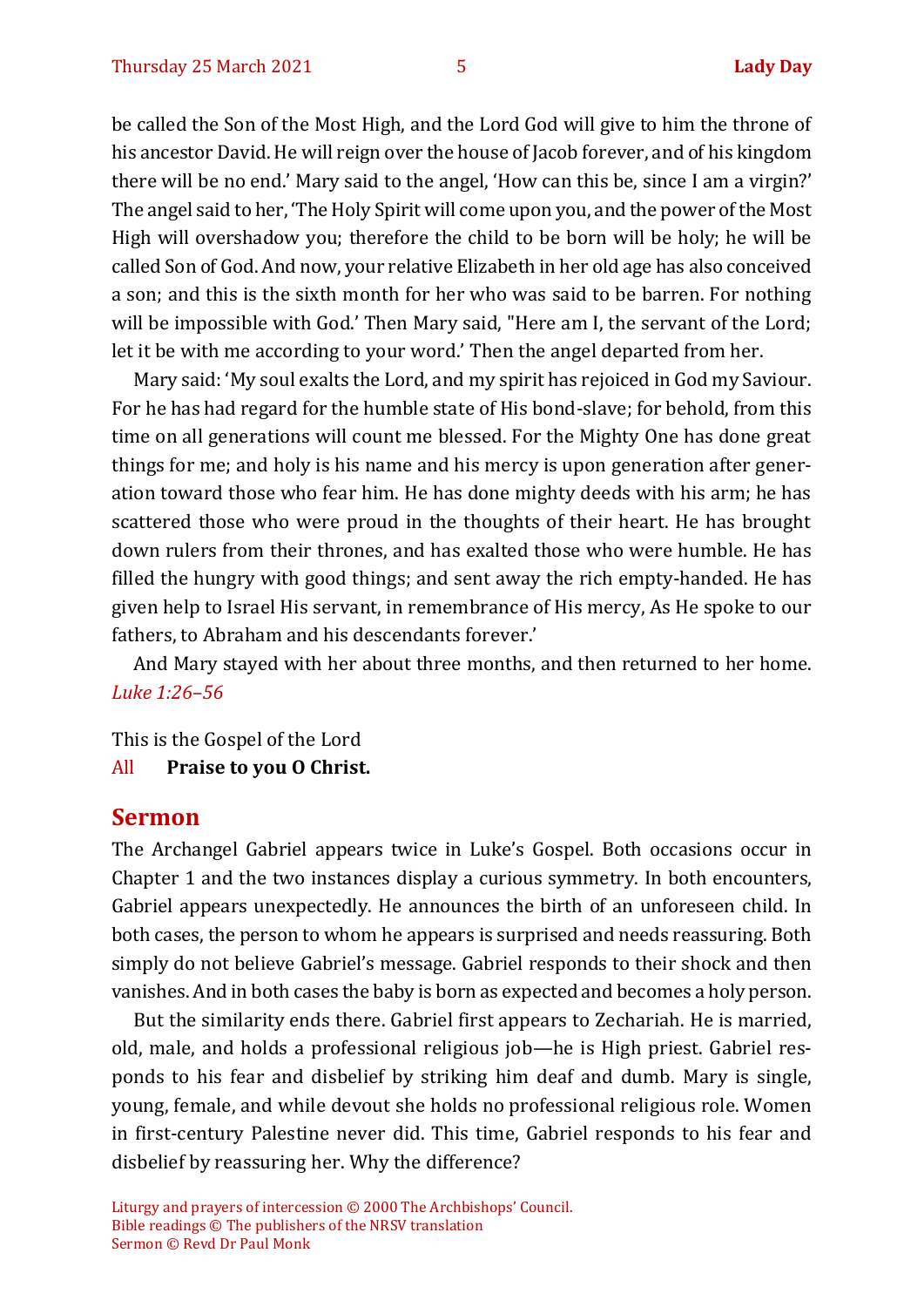The two backgrounds of Zechariah and Mary cover most options: between us, like them, we are male and female, married and single, between the extremes of old and young. And all of us are religious—all of us are devout but some of us hold professional positions and some of us have no official position. And, like Zechariah and Mary, we'd be amazed if an Archangel stood before us with a task or sign from God. So we need to understand the differences so that we can respond correctly.

The Scriptures are silent about the reasons for Gabriel's different response to Zechariah and Mary. We must therefore look at those silences for clues.

Coming from God, the Archangel will not have looked at appearances but will have looked at the heart. And there were clear differences. Zechariah was the High priest. The story describes the way he was on duty in the Temple when Gabriel appeared to him. He had been given a job of astonishing importance and would have been scared. He would have worn the ceremonial robes and was entering the Holy of Holies. He knew that God might smite him if he had not cleansed himself ritually or did not perform the duties properly. That risk of smiting was so real that he would have tied a rope around his ankle just in case: the other priests would use that rope to pull his corpse from the Holy of Holies if he died during his ministration. We can guess that the other priests were already getting somewhat nervous because the text of Luke 1 tells us they were discussing why Zechariah was spending such a long time in the Holy of Holies. They were possibly asking each other, 'Is it time to pull him out yet?!' In summary, Zechariah was doing something extraordinarily holy and knew it. He is entering the presence of God the Almighty, doing his job as intercessor and priest.

It's therefore astonishing that Zechariah was unprepared when he saw an archangel. Worse, as custodian of the Jewish traditions, he doesn't seem to have seen the similarities between his own situation as children but promised children and that of the patriarch Abraham who was similarly childless until God miraculously helped his wife Sarah to conceive. We sense how Zechariah was doing his job but didn't know the Scriptures, didn't know God, and therefore probably didn't live the life that he knew God wanted. Knowing isn't just 'head knowledge' but comes from holiness of life. And, as it says in the letter to the Hebrews, 'Without holiness no one will see the Lord.'

By contrast, Mary was young. As a girl of poor parents she almost certainly poorly educated. Icons show Mary's mother Anna teaching the girl to read but that's supposition. She will have certainly known the stories of the patriarchs everyone did—but she will have had no formal framework into which to accommodate them. Her understanding would be elementary and patchy. What she knew was therefore rote or the choice of her parents. There was therefore less of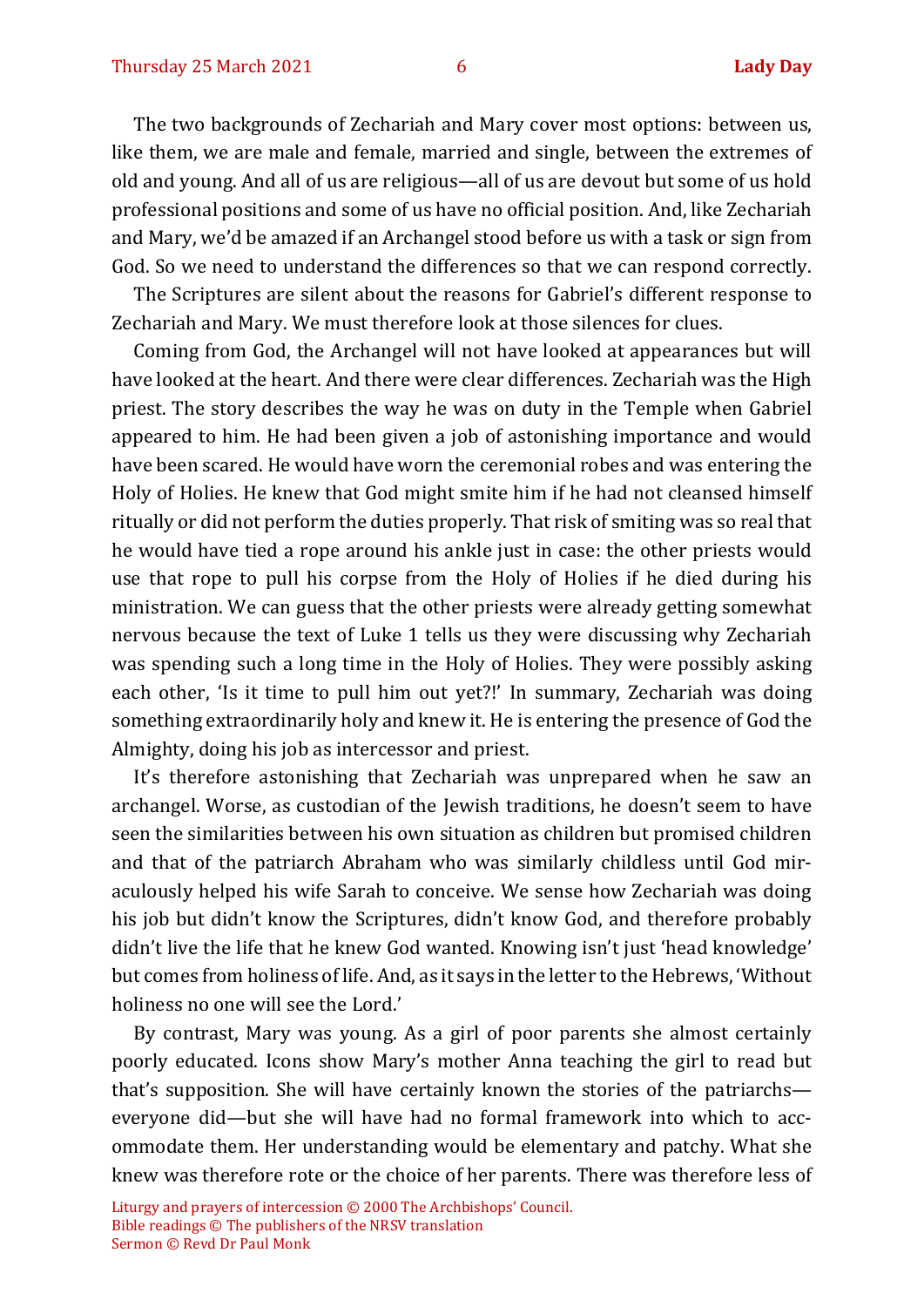a spiritual veneer, less spiritual 'baggage'. Jesus clearly treasured the spirituality of children and maybe Jesus uttered his beatitude about the 'poor in spirit' being blessed with his mother in mind.

So the clear differences between Zechariah and Mary were status and education. We can also guess pride and lowliness. *And we need to respond.*

The clear message of this story is, then, that God can be pleased or displeased with us. Being important and having responsibilities will not guarantee his pleasure but nor will a lack of them. The key is a person's willingness to see past whatever presents itself as being from God and extracting whatever is genuinely spiritual from it. That's why today's Gospel emphasises how 'Mary pondered these things.' Like Mary, God is asking us to view things with a sacramental mindset: He doesn't so much want us to look at a situation as to look through it to discern the way God is operating through it. Just as the bread and wine in a service of Holy Communion point beyond themselves to what sustains our spirit, and water in a service of baptism points beyond is liquid wetness to spiritual cleansing, so any situation allowed by God can help us extract godliness.

Today is the feast of the Annunciation, the visitation of the Archangel Gabriel to the Virgin Mary. God came to birth in Mary because she aw past the archangel to the God who sent him. In a spiritual sense, God wants to do the same for us: he wants to live in us if we look beyond whatever is visible in search of its spiritual meanings. The message of the Annunciation is therefore the spiritual purity that comes from actively seeking God. Jesus got there first of course, because said 'Blessed are the pure in heart because they *will* see God'.

#### **Prayers of intercession**

On this day the Father made our salvation known to Mary by the message of an angel. Filled with confidence, let us pray.

You chose the Virgin Mary to be the mother of your Son. Have mercy on all who wait for your redemption. We pray for the Church … [*The Church universal*]

Through your angel Gabriel you brought a message of peace and joy to Mary. Give to the world the joy and peace of salvation. We pray for … [*the peace of the world*]

By the consent of your handmaid and the power of the Holy Spirit, your Word came to dwell among us. Open our hearts to receive Christ, as Mary the Virgin received him. We pray for … [*those present*]

You look with compassion on the lowly and fill the hungry with good things. Encourage the downhearted, help all those in need and comfort those near to death. We pray for … [*the sick, the suffering, the helpless*]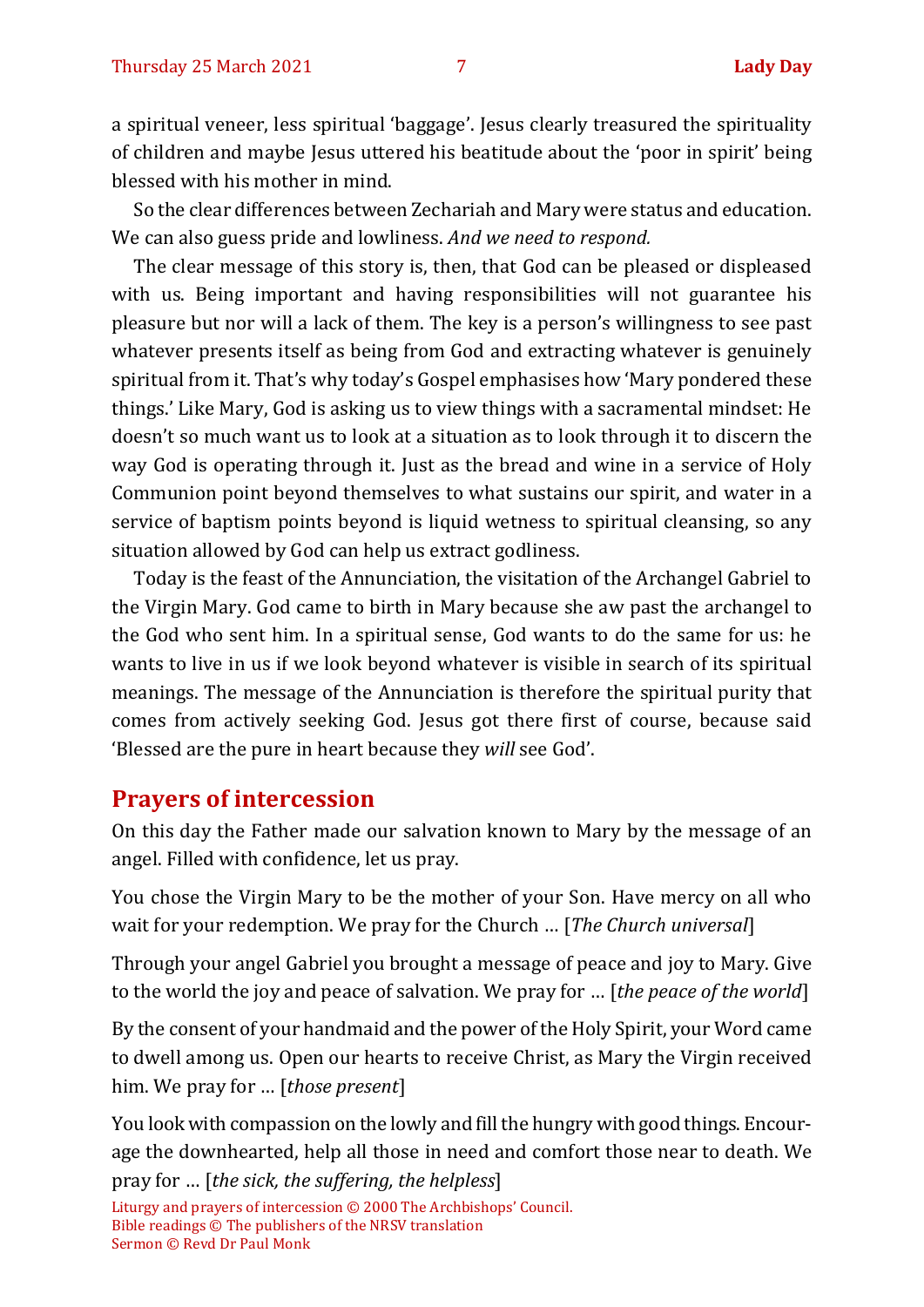To you, O God, nothing is impossible, and you alone do marvellous things; save us, and bring us on the last day with … and all the faithful departed into your glorious kingdom.

Grant, O Lord, that by the riches of your grace we may grow up into him who unites our life to yours, even he who is the first-born of all creation, your Son Jesus Christ, our Lord.

#### All **Amen.**

Merciful Father,

All **accept these prayers for the sake of your Son, our Saviour Jesus Christ. Amen.**

## **The peace**

In the tender mercy of our God, the dayspring from on high shall break upon us, to give light to those who dwell in darkness and in the shadow of death and to guide our feet into the way of peace.

The peace of the Lord be always with you

All **And also with you.**

The liturgy of the Communion Service appears below

HYMN 2 **[Blest are the pure in heart](https://www.youtube.com/watch?v=Z8h3fvk9wGY)** (please click on this link to hear the hymn)

# The Dismissal

Christ the Son of God, born of Mary, fill you with his grace to trust his promises and obey his will; and the blessing of God almighty, the Father, the Son, and the Holy Spirit, be among you and remain with you always.

And the blessing of God the Almighty:

Father, Son, and Holy Spirit, be with you now and remain with you always.

#### All **Amen.**

Go in peace to love and serve the Lord.

#### All **In the name of Christ. Amen.**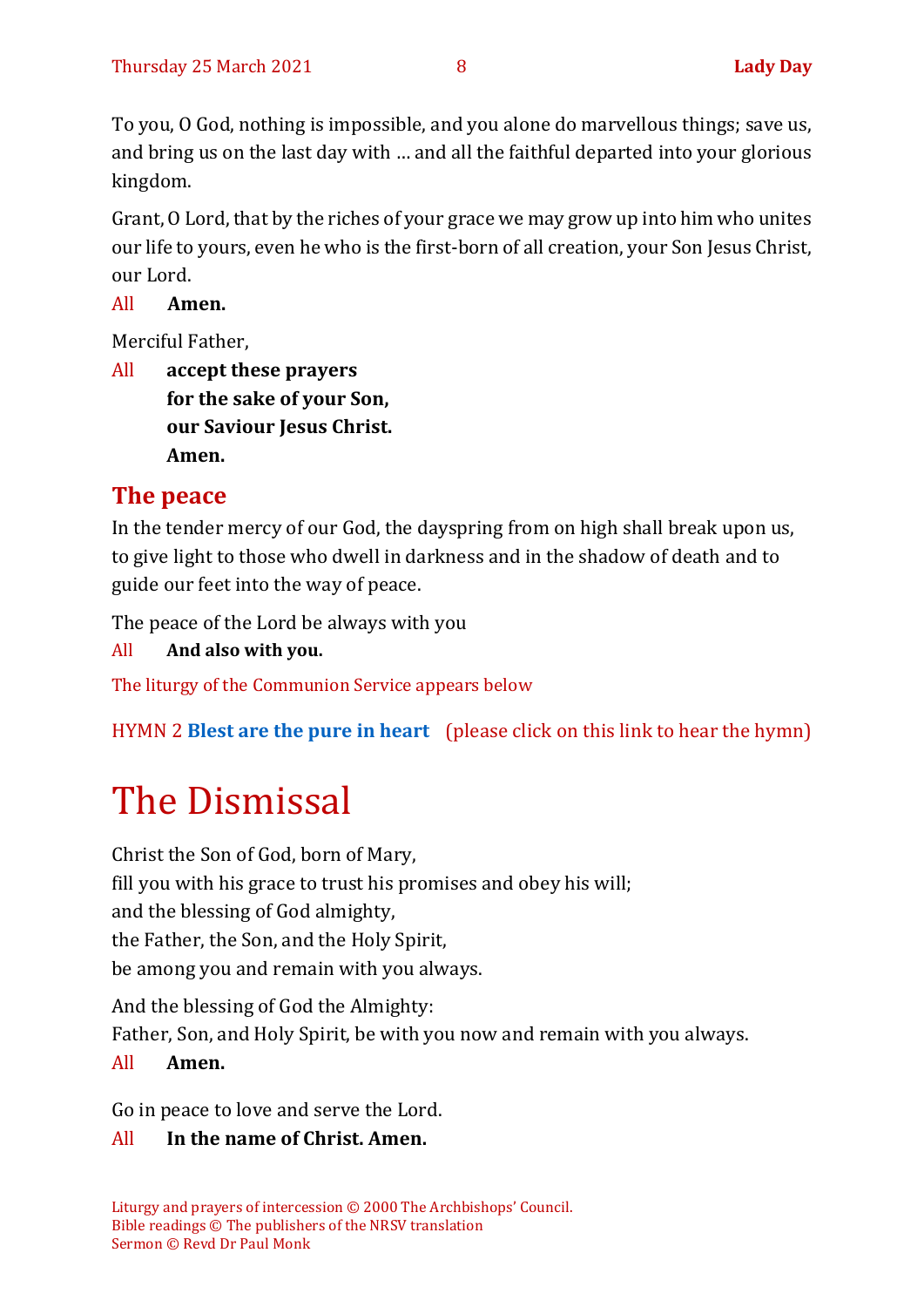# The Liturgy of the Sacrament

## Eucharistic Prayer (prayer E)

The Lord be with you

#### All **and also with you.**

Lift up your hearts.

#### All **We lift them to the Lord.**

Let us give thanks to the Lord our God.

#### All **It is right to give thanks and praise.**

It is indeed right and good, our duty and our salvation, always and everywhere to give you thanks, holy Father, almighty and eternal God, through Jesus Christ your Son our Lord. We give you thanks and praise that the Virgin Mary heard with faith the message of the angel, and by the power of your Holy Spirit conceived and bore the Word made flesh. From the warmth of her womb to the stillness of the grave he shared our life in human form. In him new light has dawned upon the world and you have become one with us that we might become one with you in your glorious kingdom. Therefore earth unites with heaven to sing a new song of praise; we too join with angels and archangels as they proclaim your glory without end:

All **Holy, holy, holy Lord, God of power and might, heaven and earth are full of your glory. Hosanna in the highest. Blessed is he who comes in the name of the Lord. Hosanna in the highest.**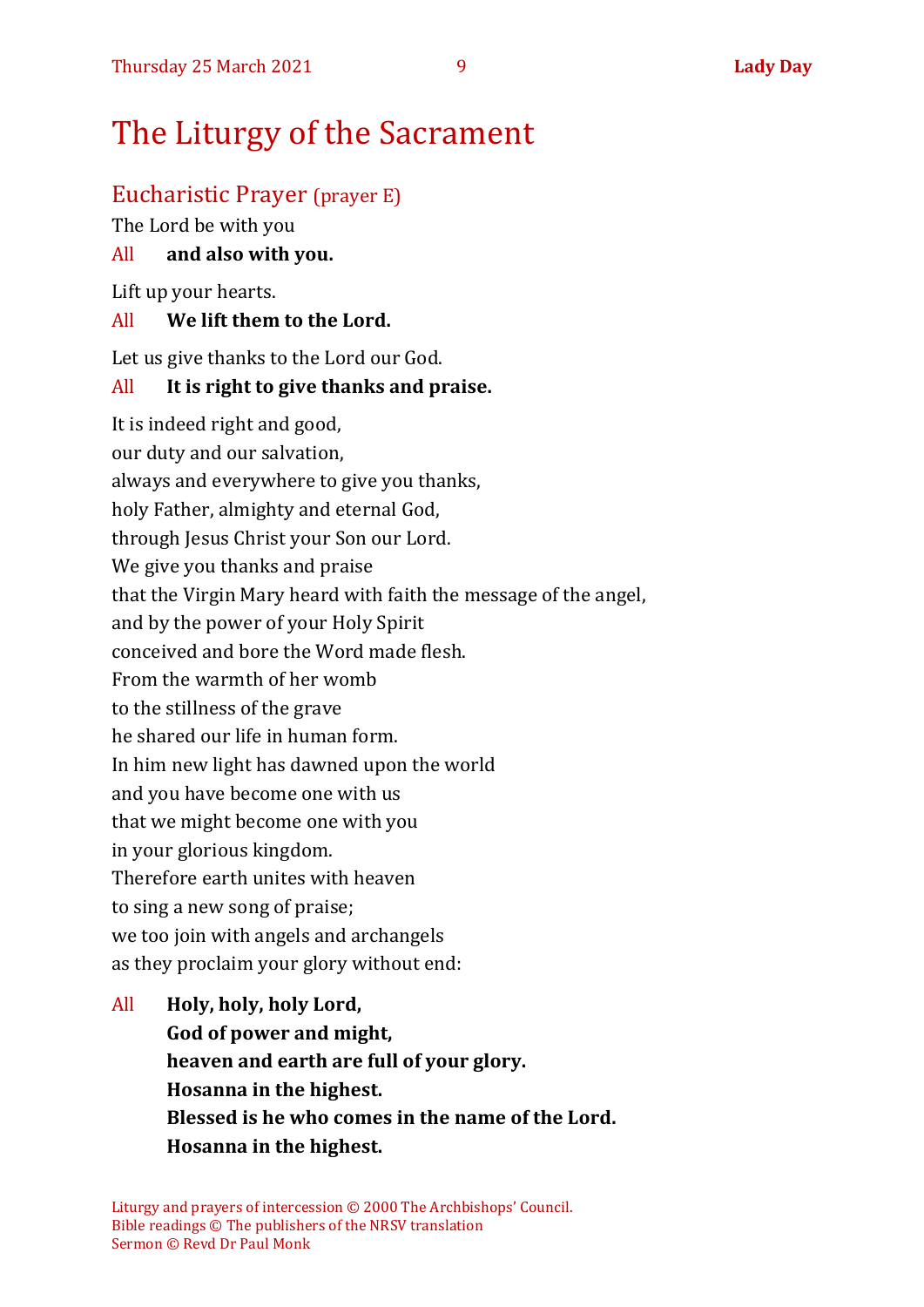We praise and bless you, loving Father, through Jesus Christ, our Lord; and as we obey his command, send your Holy Spirit, that broken bread and wine outpoured may be for us the body and blood of your dear Son.

On the night before he died he had supper with his friends and, taking bread, he praised you. He broke the bread, gave it to them and said: Take, eat; this is my body which is given for you; do this in remembrance of me.

When supper was ended he took the cup of wine. Again he praised you, gave it to them and said: Drink this, all of you; this is my blood of the new covenant, which is shed for you and for many for the forgiveness of sins. Do this, as often as you drink it, in remembrance of me.

So, Father, we remember all that Jesus did, in him we plead with confidence his sacrifice made once for all upon the cross. Bringing before you the bread of life and cup of salvation, we proclaim his death and resurrection until he comes in glory.

Great is the mystery of faith:

All **Christ has died: Christ is risen: Christ will come again.**

Lord of all life,

help us to work together for that day when your kingdom comes and justice and mercy will be seen in all the earth.

Look with favour on your people, gather us in your loving arms and bring us with St Mary and all the saints to feast at your table in heaven.

Through Christ, and with Christ, and in Christ, in the unity of the Holy Spirit, all honour and glory are yours, O loving Father,

for ever and ever.

#### All **Amen.**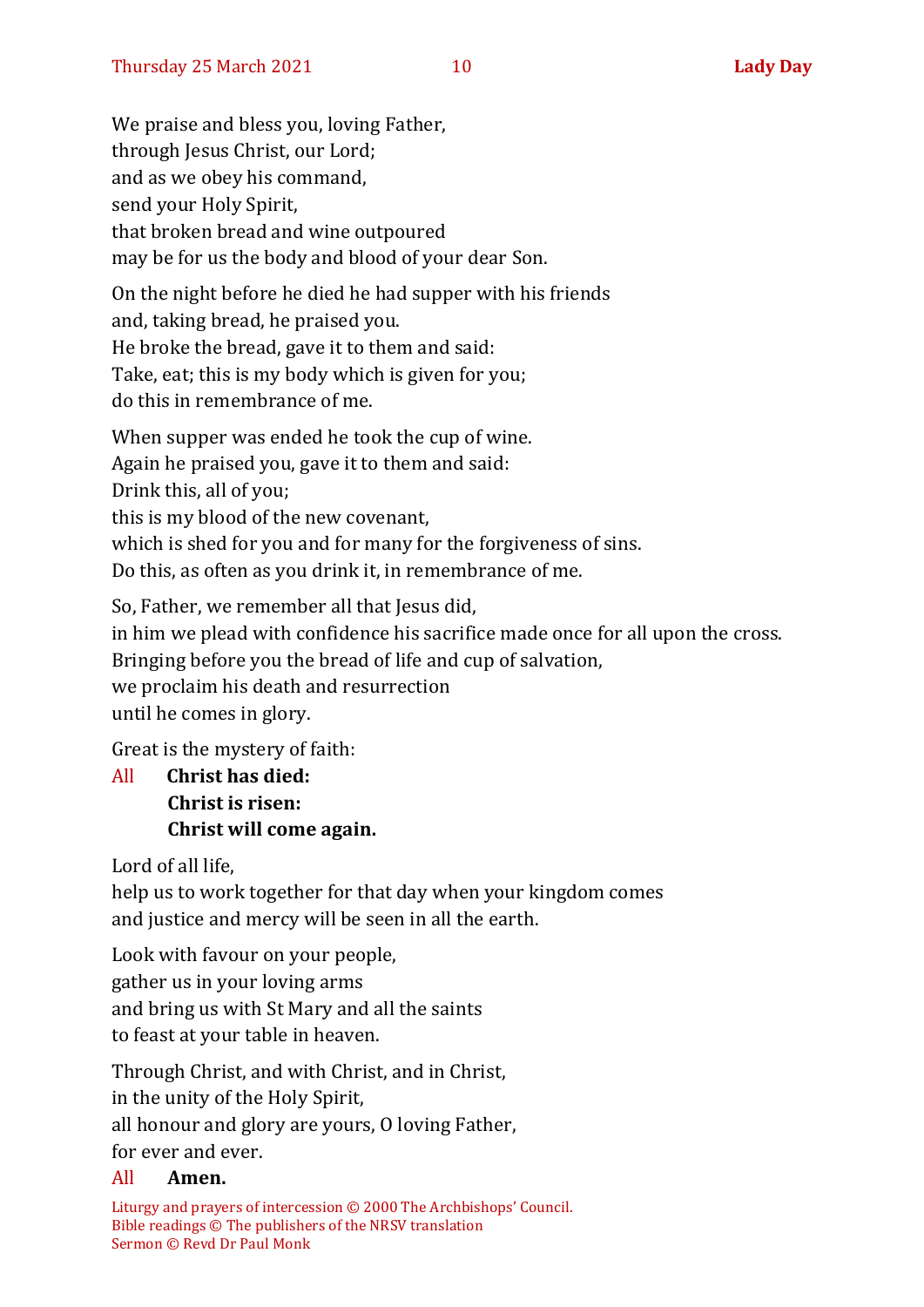## The Lord's Prayer

As our Saviour taught us, so we pray

All **Our Father in heaven, hallowed be your name, your kingdom come, your will be done, on earth as in heaven. Give us today our daily bread. Forgive us our sins as we forgive those who sin against us. Lead us not into temptation but deliver us from evil. For the kingdom, the power, and the glory are yours**

**now and for ever. Amen.**

## Breaking of the Bread

We break this bread to share in the body of Christ.

- All **Though we are many, we are one body, because we all share in one bread.**
- All **Lamb of God,**

**you take away the sin of the world, have mercy on us. Lamb of God, you take away the sin of the world, have mercy on us. Lamb of God, you take away the sin of the world, grant us peace.**

Draw near with faith.

Receive the body of our Lord Jesus Christ which he gave for you, and his blood which he shed for you. Eat and drink in remembrance that he died for you, and feed on him in your hearts by faith with thanksgiving.